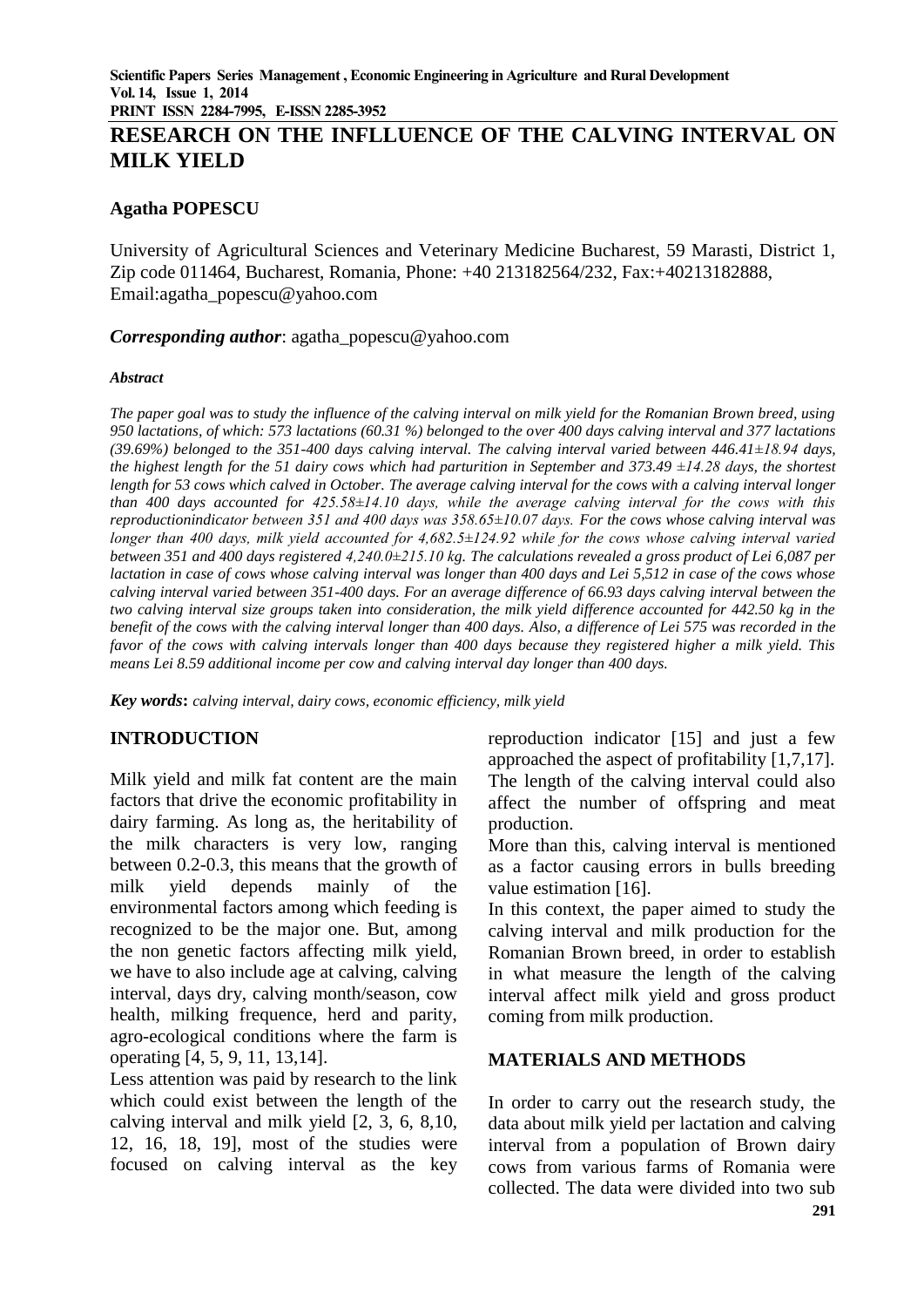## **Scientific Papers Series Management, Economic Engineering in Agriculture and Rural Development Vol. 14, Issue 1, 2014**

**PRINT ISSN 2284-7995, E-ISSN 2285-3952** 

categories by calving interval size groups as follows: over 400 days calving interval and 351-400 days calving interval. The total number of lactations counted for 950, of which: 573 lactations (60.31 %) belonged to the over 400 days calving interval and 377 lactations ( 39.69%) belonged to the 351-400 days calving interval.

The average, standard deviation and coefficient of variation were statistically determined both for milk yield and calving interval, according to the following mathematical formulas:

$$
Average \nParameter \n(AP),
$$
\n
$$
AP = \frac{X_1 + X_2 + ... X_n}{n}, \n(1)
$$

where  $n =$  the number of variables and  $X=$ indicator taken into account (milk yield/calving interval)

Variance of variables, 
$$
S^2
$$
,  $S^2 = \frac{\sum_{i=1}^{n} (X_i - \overline{X})}{n-1}$ ,

Standard Deviation, S, S = 
$$
\begin{pmatrix} \frac{n}{\sum_{i=1}^{n} (X_i - \overline{X})^2} \\ n-1 \end{pmatrix}
$$
 (3)

*Variation Coefficient*, V%, *X*  $V_{\%} = \frac{S}{\frac{S}{S}} \times 100$ (4)

In the paper it was also calculated the gross product coming from milk/cow in terms of current milk price ( Lei 1.3/milk kg ) and the difference of gross product was pointed out in close relationship with the length of the calving interval as an expression of the profitability.

## **RESULTS AND DISCUSSIONS**

**The distribution of calving intervals by calving month** was the following one: January 74 (7.78%), February 73 (7.68%), March 162 (17.05 %), April 118 (12.42 %), May 100 (10.52 %), June 82 (8.63%), July 63

(6.63%), August 48 (5.05 %), September 51 (5.36%), October 53 (5.57 %), November 64 (6.73 %) and December 62 (6.52 %) as presented in Table 1.

## **Calving interval parameters by calving month.**

The figures from Table 1 show that the calving interval varied between  $446.41 \pm$ 18.94 days, the highest length for the 51 dairy cows which had parturition in September and  $373.49 \pm 14.28$  days, the shortest length for 53 cows which calved in October.

In 8 months: January, February, April, June, July, August, September and November, the calving interval was longer than 400 days and in only 4 months of calving: March, May, October and December the calving interval it was less than 400 days.

The variation coefficient of the calving interval varied between 36.71 % in case of the calvings in December and 21.30 % in case of the calvings in August.

Table 1.Parameters of calving interval by calving month

| Calving<br>month | N   | $X \pm s_{\overline{X}}$ | S      | $V\%$ |
|------------------|-----|--------------------------|--------|-------|
|                  | 74  | 414.24±12.95             | 113.98 | 27.51 |
| 2                | 73  | $404.19 \pm 14.45$       | 123.45 | 30.53 |
| 3                | 162 | 392.08±10.56             | 134.40 | 34.27 |
| 4                | 118 | $422.04\pm9.64$          | 104.76 | 24.62 |
| 5                | 100 | 398.24±10.39             | 103.90 | 26.08 |
| 6                | 82  | $423.28 \pm 11.81$       | 106.89 | 25.25 |
| 7                | 63  | $417.04 \pm 15.43$       | 122.42 | 29.35 |
| 8                | 48  | $427.33 \pm 13.15$       | 91.05  | 21.30 |
| 9                | 51  | $448.41 \pm 18.94$       | 135.24 | 30.29 |
| 10               | 53  | $373.49 \pm 14.28$       | 103.99 | 27.84 |
| 11               | 64  | 440.98±16.64             | 133.16 | 30.19 |
| 12               | 62  | $386.96 \pm 18.05$       | 142.07 | 36.71 |
| Total            | 950 | $408.94 \pm 13.85$       | 117.94 | 28.84 |

Source: Own calculations

Regression of the calving interval by calving month was  $r = +0.383$ , small and less significant, according to the regression function:  $Y = 409.65 + 0.363$  x.

**Calving interval parameters by calving interval size group** are presented in Table 2. The average calving interval for the cows with a calving interval longer than 400 days accounted for 425.58±14.10 days, while the average calving interval for the cows with this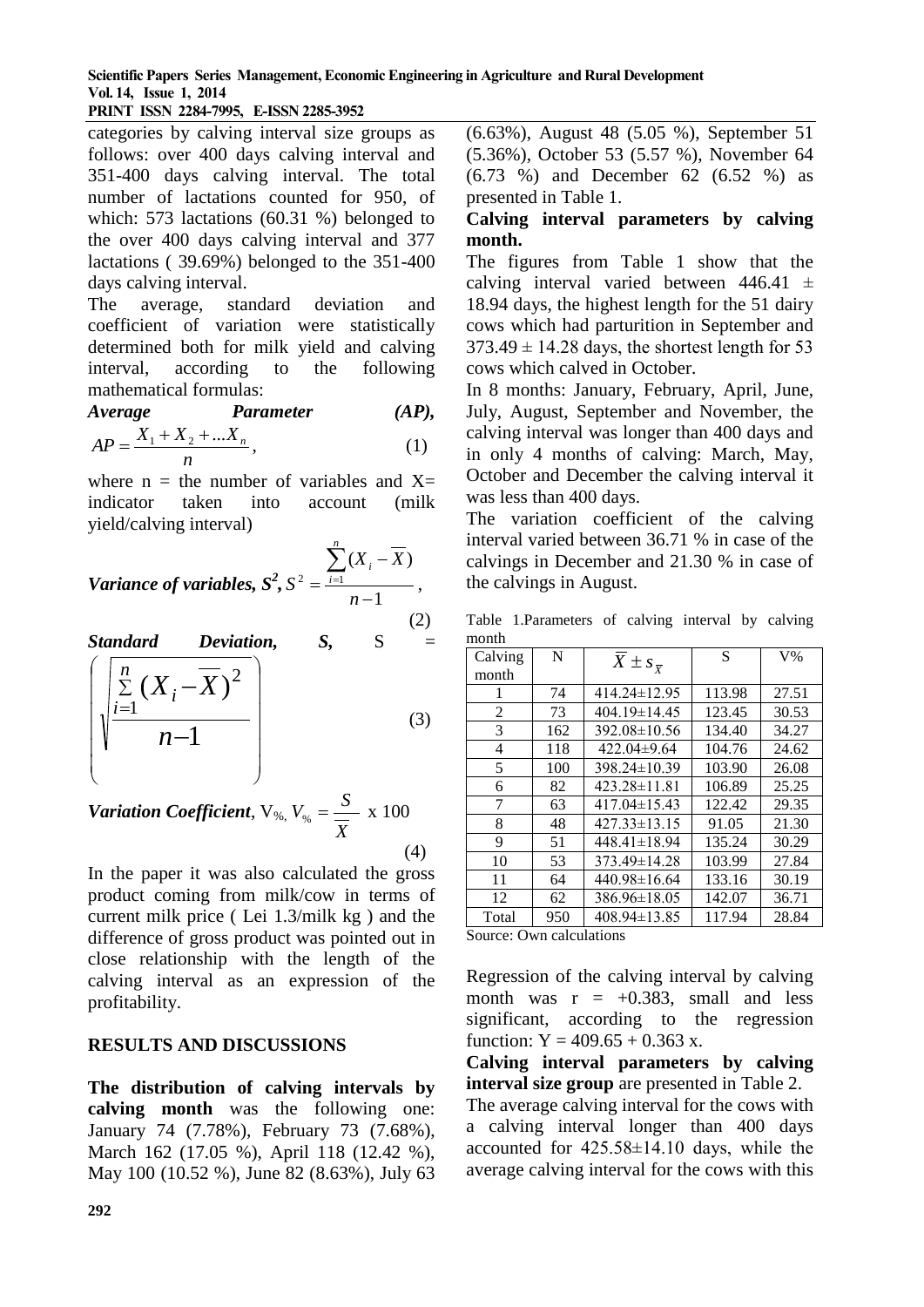### **Scientific Papers Series Management , Economic Engineering in Agriculture and Rural Development Vol. 14, Issue 1, 2014**

#### **PRINT ISSN 2284-7995, E-ISSN 2285-3952**

reproduction indicator between 351 and 400 days was 358.65±10.07 days.





| $5126$ Arvap |     |                          |        |            |
|--------------|-----|--------------------------|--------|------------|
| Calving      | N   | $X \pm s_{\overline{X}}$ | S      | $\nabla\%$ |
| interval     |     |                          |        |            |
| size         |     |                          |        |            |
| group        |     |                          |        |            |
| Over         | 573 | $425.58\pm14.10$         | 116.61 | 27.40      |
| 400          |     |                          |        |            |
| days         |     |                          |        |            |
| $351 -$      | 377 | $358.65 \pm 10.07$       | 120.94 | 33.72      |
| 400          |     |                          |        |            |
| days         |     |                          |        |            |

| Table 2. Calving interval parameters by calving interval |  |  |
|----------------------------------------------------------|--|--|
| size group                                               |  |  |

Source: Own calculations

The variation coefficient varied between 27.40 % in case of calving intervals higher

| Table 3. Milk yield parameters by calving interval size group |  |  |  |  |
|---------------------------------------------------------------|--|--|--|--|

than 400 days and 33.72 % in case of the calving interval varying between 351-400 days (Table 2).

**Milk yield parameters** pointed out differences determined by the length of the calving interval. Taking into account the all 950 lactations, the average milk production was  $4.506.89 \pm 136.09$  kg. For the cows whose calving interval was longer than 400 days, milk yield accounted for 4,682.5±124.92 while the cows whose calving interval varied between 351 and 400 days registered 4,240.0±215.10 kg milk.

The variation coefficient for milk yield recorded 19.90 % in case of calving intervals longer than 400 days and 28.66 % in case of calving intervals ranging between 351-400 days (Table 3).

**Gross product from milk by calving interval size group.** For all the 950 lactations, gross product coming from milk accounted for Lei 5,858 per lactation taking into account the average milk price imposed by processors, Lei 1.3/milk kg. The calculations revealed a gross product of Lei 6,087 per lactation in case of cows whose calving interval was longer than 400 days and Lei 5,512 in case of the cows whose calving interval varied between 351-400 days (Table 4).

| Milk yield (kg)          | Calving interval     |                    |                 |  |  |  |
|--------------------------|----------------------|--------------------|-----------------|--|--|--|
|                          | Over $400$           | Total              |                 |  |  |  |
|                          | days                 | days               | $N = 950$       |  |  |  |
|                          | $N = 573$            | $N = 377$          |                 |  |  |  |
| $X \pm s_{\overline{v}}$ | $4,682.5 \pm 124.92$ | $4,240.0\pm215.10$ | 4,506.89±136.09 |  |  |  |
|                          | 932.14               | 1,215.46           | 994.25          |  |  |  |
| V%                       | 19.90                | 28.66              | 22.06           |  |  |  |

Source: Own calculations

Therefore, for an average difference of 66.93 days calving interval between the two calving interval size groups taken into consideration, the milk yield difference accounted for 442.50 kg in the benefit of the cows with the calving interval longer than 400 days.

Also, a difference of Lei 575 was recorded in favor of the cows with calving intervals

longer than 400 days because they registered higher a milk yield. This means Lei 8.59 additional income per cow and calving interval day longer than 400 days (Lei 575: 66.93 days calving interval).

Research results obtained by other authors pointed out similar remarks. In the USA, the extended calving had a good impact on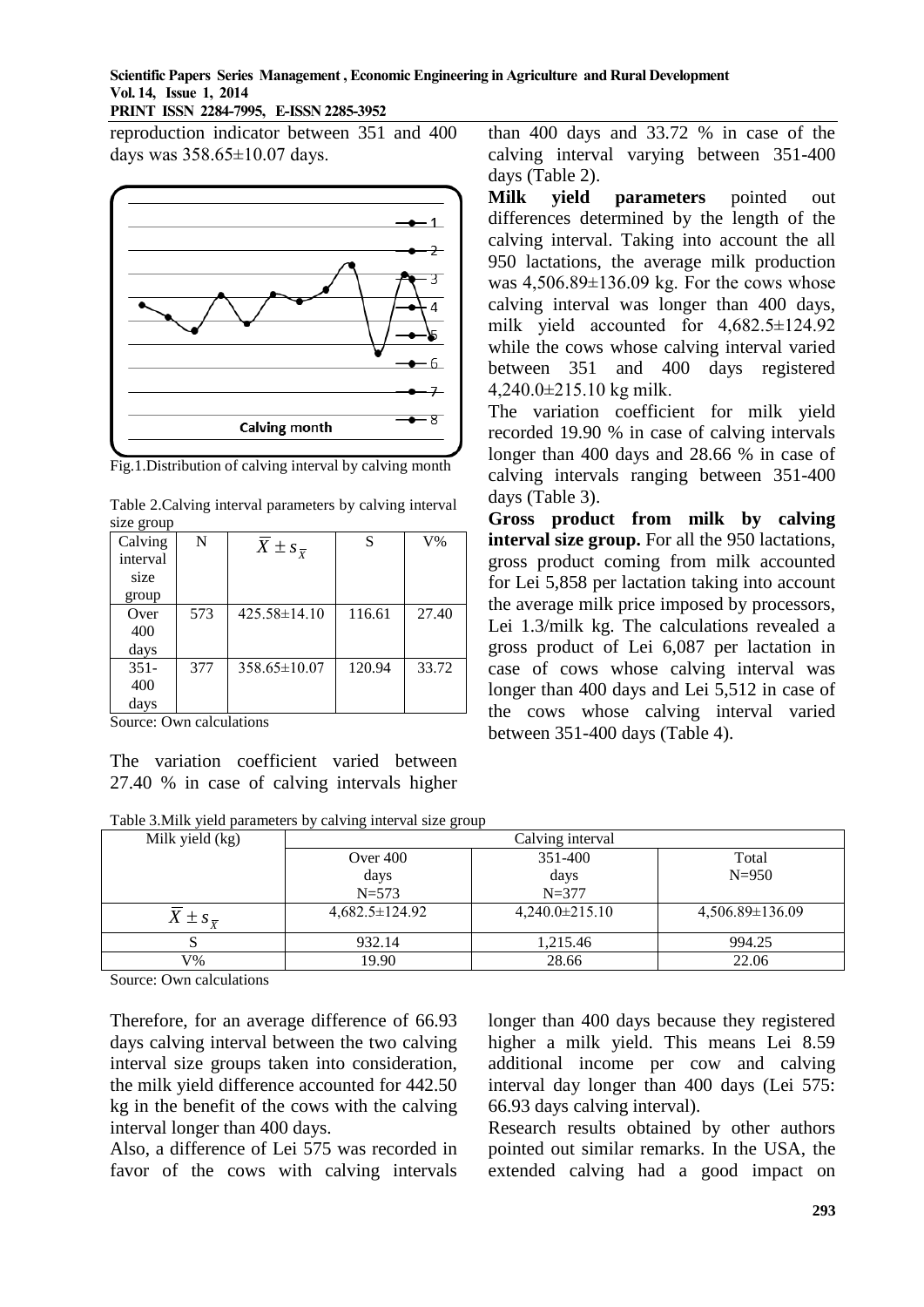**Scientific Papers Series Management, Economic Engineering in Agriculture and Rural Development Vol. 14, Issue 1, 2014**

**PRINT ISSN 2284-7995, E-ISSN 2285-3952** 

production and profitability for the high yielding cows at 1st lactation. The primiparous and multiparous cows with a longer calving interval were advantaged by USD 0.19 and, respectively, USD 0.12/day of calving interval in net returns [1].

Other results concluded that, on the contrary, a shorter calving interval could contribute to a higher production and profitability [7].

An Israelian study revealed that the net return per day for the primiparous cows was by USD 0.21 higher per day than in case of the control cows for the 1st 150 days of the 2nd lactation. The multiparous cows were advantaged by USD 0.16 per day compared to the control cows. [17]

In Romania, in case of the Black and White Breed it was found that a calving interval of 350-400 days assured the highest milk yield, while a longer one than 400 days as well as a shorter one than 351 days had a negative impact on milk performance [2].

Table 4.Gross product coming from milk by calving interval size group

| Specification | MU     |               | Total        |                |           |
|---------------|--------|---------------|--------------|----------------|-----------|
|               |        | Over 400 days | 351-400 days | Difference     | $N = 950$ |
|               |        | $N = 573$     | $N = 377$    |                |           |
| Milk yield    | Kg     | 4,682         | 4,240        | $4,682-4,240=$ | 4,506     |
|               |        |               |              | $+442$         |           |
| Milk price    | Lei/kg |               | 1.3          | 1.3            | 1.3       |
| Gross product | Lei    | 6,087         | 5,512        | 575            | 5,858     |
| from milk     |        |               |              |                |           |

Source: Own calculations

# **CONCLUSIONS**

Calving interval is an important environment factor with a high importance for increasing milk production.

In general, a calving interval longer than 400 days could affect milk yield as well as a shorter calving interval.

However, the recent studied revealed that longer calving interval for primiparous could be in the benefit of an additional net return per day of calving interval.

This study also concluded that Lei 8.59 additional income per cow and calving interval day could be obtained by Brown breed cows if their calving interval was longer than 400 days.

A longer calving interval could be useful for increasing milk production in specific thresholds which are at the farmers' management decision taking into account their farming conditions.

#### **ACKNOWLEDGMENTS**

All the support offered to the author by the dairy farmers involved in providing the basic data destined to set up this paper is gratefully acknowledged.

## **REFERENCES**

[1]Arbel, R., Bigun, Y., Ezra. E., Sturman, H., Hojman, D., 2001. The effect of extended calving intervals in high lactating cows on milk production and profitability. J. Dairy Sci., 84(3): 600-608.

[2]Baul Simona, Stanciu, G., Cziszter, L.T., Acatincai, S., Tripon, I., Erina Silvia, Gavojdian, D., 2008, Study regarding the influence of the calving interval on milk production in Romanian Black and White cows, http://agricultura.usab-tm.ro/Simpo2008pdf

[3]Baul Simona, Cziszter Ludovic-Toma, Acatincai Stelian, Cismas Traian, Erina Silvia, Gavojdian Dinu, Tripon Iulian, Buzamat Genoveva, 2013, Effect of Calving Interval on Milk Yield and Quality Evolution during Lactation in Dairy Cows, Animal Science and Biotechnologies, 2013, 46 (1):289-293

[4]Blezinger Steven B., 2005, Calving season should be based on economics, resources, Cattle Today Onlline, http://www.cattletoday.com/archive/2005/April/CT388. shtml

[5]Chagunda, M. G., Wollny, C., Ngwerume, F., Kamwanja, L. A., Makhambera, T. P. E., Environmental factors affecting milk production of a Holstein Friesian herd in Southern Malawi, http://www.ilri.org/InfoServ/Webpub

[6]Feyzi Ugur, 2003, Influence of Previous Calving Intervals on Milk Yield Traits of Holstein-Frisian Cattle Reared in the Kumkale State Farm Located in